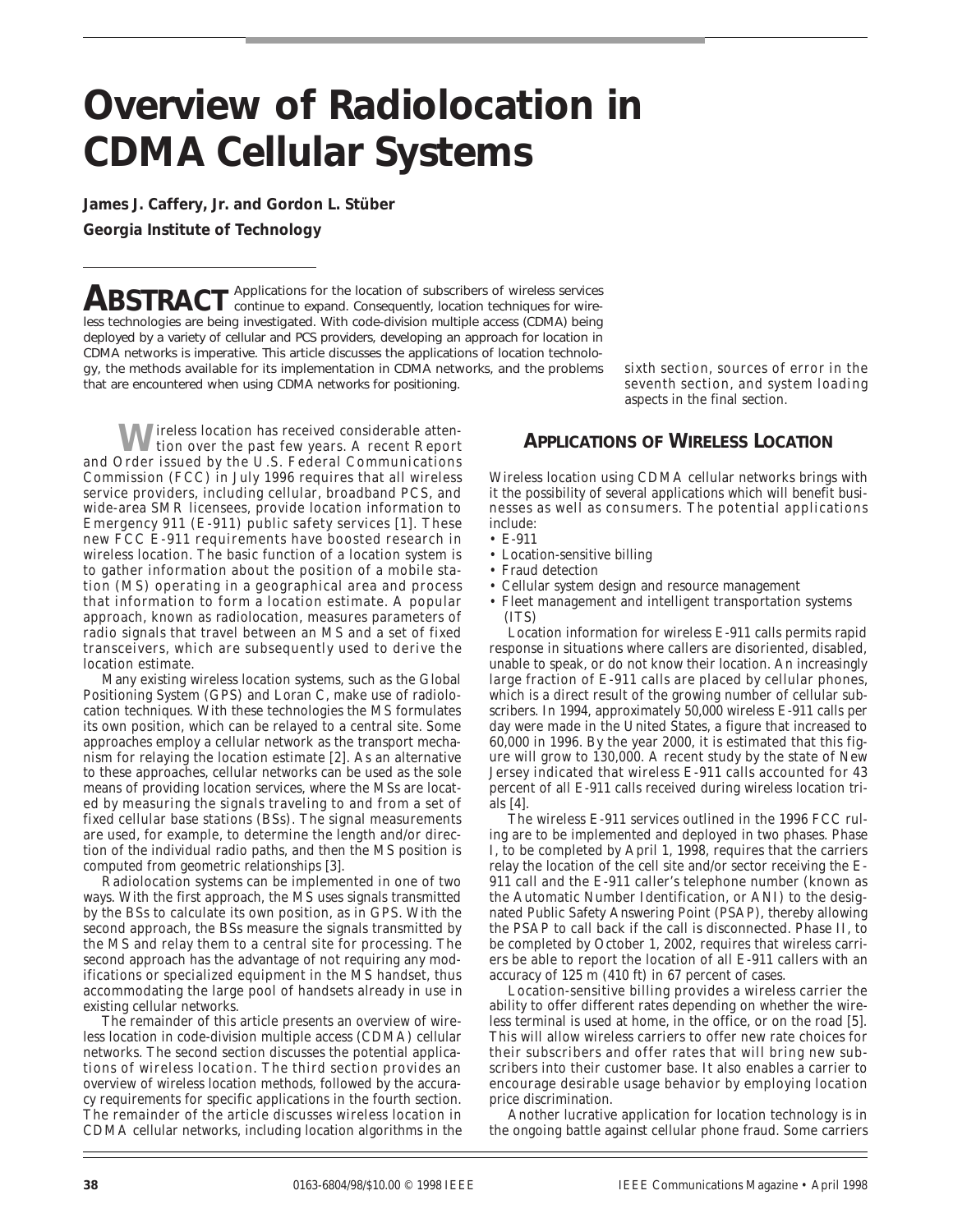estimate that up to 1 percent of their customer base experiences fraud each month. Annual industry fraud ranges in the area of \$500 million, all of which is passed on to wireless customers in the form of higher phone usage rates. Without the use of wireless location systems, it is very difficult to find and catch the perpetrators.

Location technology could also be used in wireless system design and for radio resource and mobility management [6,7]. With the ability to locate a wireless call, system planners could dramatically improve their ability to architect cells and wireless systems. Cells could be better positioned and tuned, and spectral efficiency improved. More effective resource management could be obtained through the allocation of channels based on the knowledge of the wireless caller's location. Moreover, a service provider who may have multiple agreements with PCS, cellular, or satellite carriers could offer its customers the ability to choose a carrier that best suits their needs at any given time and location [8], thereby allowing the service provider to offer its customers a selection of carriers and price advantages.

Wireless location technology is also useful for fleet operations. Many fleet operators already make use of location technology to track their vehicles and operate their fleets more efficiently, thus improving their field service. Police and emergency vehicles, as well as taxi and other service operators, could also improve their field service through the use of location technology. Having knowledge of the location of their vehicles allows a dispatcher to locate the nearest available vehicle, greatly improving response times.

## **OVERVIEW OF RADIOLOCATION METHODS**

Radiolocation systems can be implemented that are based on either signal strength, angle of arrival (AOA), or time of arrival (TOA) measurements, or their combinations. The signal measurements are used to determine the length or direction of the radio paths to/from an MS from/to multiple BSs. This article only considers the case where the signal measurements are made at the BSs. We note that line of sight (LOS) propagation to the BSs is essential for highly accurate location estimates.

#### **SIGNAL STRENGTH**

Radiolocation using signal strength is a well known location method that uses a known mathematical model describing the path loss attenuation with distance [9,10]. Since a measurement of signal strength provides a distance estimate between the MS and BS, the MS must lie on a circle centered at the BS. By using multiple BSs, the location of the MS can be determined.

For signal-strength-based location systems, the primary source of error is multipath fading and shadowing. Variations in the signal strength can be as great as 30–40 dB over distances on the order of a half wavelength  $(1/2-\lambda)$ . Signal strength averaging can help, but low-mobility MSs may not be able to average out the effects of multipath fading, and there will still be the variability due to shadow fading. The errors due to shadow fading can be combatted by using premeasured signal strength contours centered at the BSs [11]. However, this approach assumes a constant physical topography and requires that contours be mapped out for each BS.

Finally, in CDMA cellular systems the MSs are power con-



■ **Figure 1.** *The scattering model for propagation in macrocells. The MS is a distance* d *from the BS and is surrounded by a scattering ring of radius* a *[12, 14].*

trolled to combat the near-far effect. Time-division multiple access (TDMA) cellular systems use power control to conserve battery power in the MSs. Therefore, for signal-strength-based systems it is necessary that the transmit power of the MSs be known and controlled with reasonable accuracy.

#### **ANGLE OF ARRIVAL**

AOA techniques estimate the MS location by first measuring the AOAs of a signal from an MS at several BSs through the use of antenna arrays. Scattering near and around the MS and BS will alter the measured AOA. In the absence of an LOS signal component, the antenna array will lock on to a reflected signal that may not be coming from the direction of the MS. Even if an LOS component is present, multipath will still interfere with the angle measurement. The accuracy of the AOA method diminishes with increasing distance between the MS and BS due to fundamental limitations of the devices used to measure the arrival angles as well as changing scattering characteristics.

For macrocells, scattering objects are primarily within a small distance of the MS, since the BSs are usually elevated well above the local terrain [12, 13]. Consequently, the signals arrive with a relatively narrow AOA spread at the BSs. Jakes [12] and Gans [14] have modeled this situation by assuming a ring of scatterers about the MS, with the BS situated well outside the ring (Fig. 1). For microcells, the BSs may be placed below rooftop level. Consequently, the BSs will often be surrounded by local scatterers such that the signals arrive at the BSs with a large AOA spread. Thus, while the AOA approach is useful for macrocells, it may be impractical for microcells.

#### **TIME-BASED SYSTEMS**

The final class of radiolocation techniques are those based on estimating the TOAs of a signal transmitted by the MS and received at multiple BSs or the time differences of arrival (TDOAs) of a signal received at multiple pairs of BSs. In the TOA approach, the distance between an MS and a BS is measured by finding the one-way propagation time between an MS and a BS. Geometrically, this provides a circle, centered at the BS, on which the MS must lie. By using at least three BSs to resolve ambiguities, the MS's position is given by the intersection of the circles. In the TDOA approach, differences in the TOAs are used. Since the hyperbola is a curve of constant time *difference* of arrival for two BSs, the time differences define hyperbolae, with foci at the BSs, on which the MS must lie. Hence, the location of the MS is at the intersection of the hyperbolae. The essential ingredient for the timebased approaches are high-resolution timing measurements. However, it should be noted that LOS propagation conditions are still necessary to achieve high accuracy for the time-based methods. The problem of non-LOS (NLOS) propagation is addressed later.

Several methods have been proposed as means of forming time estimates in wireless systems, including phase estimation, pulse transmission, and spread spectrum techniques. Phase estimating systems employ phase detectors from which TOA information is obtained [15], and requires synchronization at three or more BSs. TOA or TDOA information can be obtained from wideband pulse transmission using correlation techniques [7, 15]. Finally, with spread spectrum signaling, the TOAs or TDOAs can also be determined through the use of a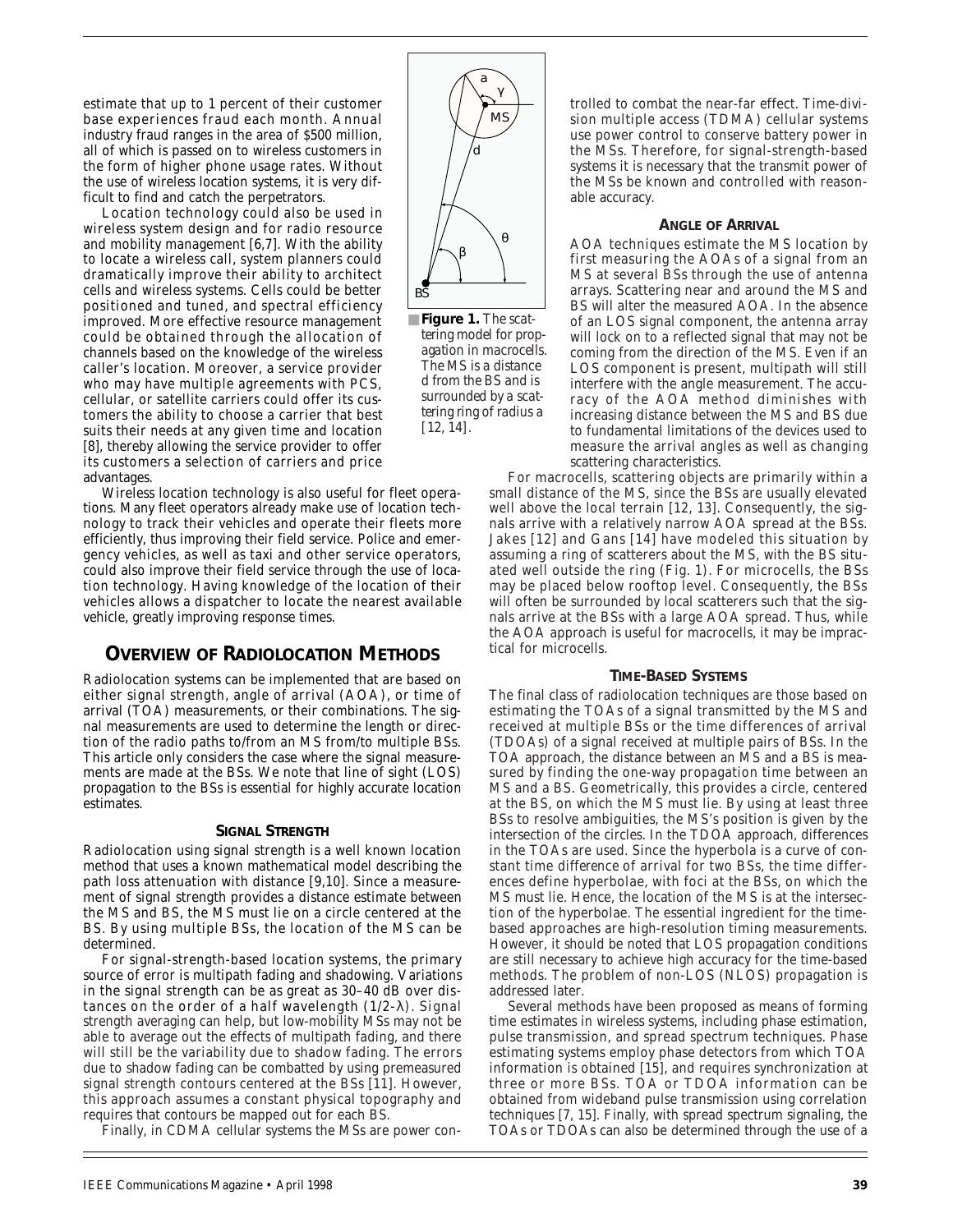correlation techniques, as will be discussed later. Spread spectrum ranging has been investigated in the literature [16, 17] and is the principle behind GPS [18].

# **ACCURACY REQUIREMENTS**

An important consideration for subscriber location is the accuracy needed for specific applications. Although it is always desirable to achieve the highest possible accuracy, some applications may require higher accuracy than others, and others may be limited by the cost of providing high accuracy. We have already mentioned that wireless E-911 services would require a location accuracy to within 125 m for 67 percent of cases. Other applications such as location-sensitive billing, fraud detection, and cellular system planning would all require high accuracy for them to be useful to service providers and to the public.

Several location applications, such as fleet management and some ITS services, can utilize lower-accuracy location techniques. For these applications, precise location of the MSs is unneccessary, and knowledge of their general vicinity will do. For example, knowing only the cell or sector a caller is in provides a simple but effective approach for providing coarse location information. The usefulness of this approach, however, depends on the cell sizes, with smaller cells providing more accurate location information. In this manner of usage, the cellular network operates as a proximity location system. Signal strength location methods are also a reasonable approach, and offer somewhat higher accuracy than simply knowing in which cell a call is made. AOA approaches could also find a role in lower-accuracy applications. Alternatively, time-based radiolocation methods could be used, but without the high timing resolution equipment. Finally, handoffs can also be monitored to provide coarse location estimates since knowledge of the handoff direction can provide information about the general vicinity of the MS. Soft handoffs in CDMA systems could be valuable in this respect.

# **RADIOLOCATION IN CDMA CELLULAR SYSTEMS**

The IS-95A CDMA uplink is composed of access channels and reverse traffic channels [19], each of which may provide signals for radiolocation. The reverse traffic channel is only active when a call is in progress, so its use for location is limited. For E-911, it would be possible to use the reverse traffic channel since an E-911 call must be made before the emergency can be reported. However, for other applications such as fleet management and ITS services, location updates may be needed even when a MS is not transmitting on the reverse traffic channel. For these applications, the radio signals to be used for radiolocation must come from the access channel, which is only used by the MS to respond to pages and orders from the BS, make call originations, send data burst messages, or send registration messages [19]. Of these messages, only the registration message can be sent autonomously by the MS without an explicit command by the BS.<sup>1</sup> Use of autonomous access channel transmissions has the advantage of not consuming system resources by the BS to process and transmit messages to the MS, as is the case for an ordered registration. Hence, autonomous registration updates could provide the signals used for wireless location when the MS is idle.

IS-95A supports autonomous registration at power-up and power-down, and can be timer-based, zone-based, or distancebased. Zone-based updates occur when the MS moves from one group of BSs (i.e., a zone) to another group. Of course, this presupposes that the service provider groups BSs into zones. Distance-based registration updates occur when the MS moves from one BS to another that is at least a predefined distance away. Depending on the size of the zones and distances defined for the updates, registration updates may occur every time an MS moves into a new cell, or force the MS to travel a larger distance before an update. In either case, the mobility of the MS will determine how often the registration updates occur. To force registration updates at regular intervals, timer-based registrations can be used. The IS-95A standard makes provisions such that the time interval between successive updates is set by the BS using the parameter REG\_PRD, the registration period, which can range in decimal value from 16 to 80. The MS maintains the timer which indicates timeout every  $\lfloor 2^{\text{REG}_PRD/4} \rfloor$  x 0.2 s. The timer is reset after it expires, on power-up, and after implicit registration. The setting of the timer will have an effect on the load of the signaling network due to the processing of an increased number of registration updates. This issue is discussed later in the article.

# **TIME-BASED LOCATION ALGORITHMS**

In the following, we will focus on time-based (TOA and TDOA) location algorithms, and compare their performance with AOA techniques.

#### **COMPUTING TOA AND TDOA ESTIMATES**

The time-based methods rely on accurate estimates of the TOAs or TDOAs from the signals received at several BSs. The conventional methods for computing these time estimates use correlation techniques. A straightforward method of TDOA estimation is to form the cross-correlation between signals received at a pair of BSs [21]. Suppose that the signal  $d(t)$  is received at BS<sub>A</sub>, corrupted by noise  $n_A(t)$  such that  $s_A(t)$  $= d(t) + n_A(t)$ . The same signal is received at  $BS_B$  with a delay of *D* and also corrupted by noise  $n_B(t)$ , giving  $s_B(t) = d(t)$  $-D$ ) +  $n_B(t)$ . The cross-correlation function of these signals is

$$
C_{A,B}(\tau) = \frac{1}{T} \int_0^T s_A(t) s_B(t + \tau) dt
$$
 (1)

The TDOA estimate is the value  $\tau$  that maximizes  $C_{A,B}(\tau)$ . This approach requires the analog signals  $s_A(t)$  and  $s_B(t)$  be digitized and transmitted to a common processing site. Also, a strict time reference is required at each BS. In the IS-95A CDMA standard, all BSs are referenced to a systemwide time that uses the GPS time scale [19].

The TOA estimates can be derived from the pseudo-noise (PN) code acquisition and tracking algorithms employed in spread spectrum receivers. The time delay estimation usually takes place in two phases. Coarse acquisition determines the time delay estimate to within a chip duration and is accomplished by using a sliding correlator, matched filter, or sequential acquisition circuit. Fine acquisition maintains fine alignment between the locally generated and incoming PN sequences by using a delay-locked loop (DLL) or tau-dither loop (TDL). Many methods have been proposed for code acquisition and tracking, and the interested reader is referred to [22–24]. Previous subscriber location studies have used coarse timing acquisition to obtain TOA estimates [16, 17, 25]. The performance of TOA location using fine timing esti-

*<sup>1</sup> Note that IS-95A supports three types of registration: autonomous, ordered, and parameter-change registration [20]. There is also an implicit registration which occurs when the BS receives a call origination message or a page response message.*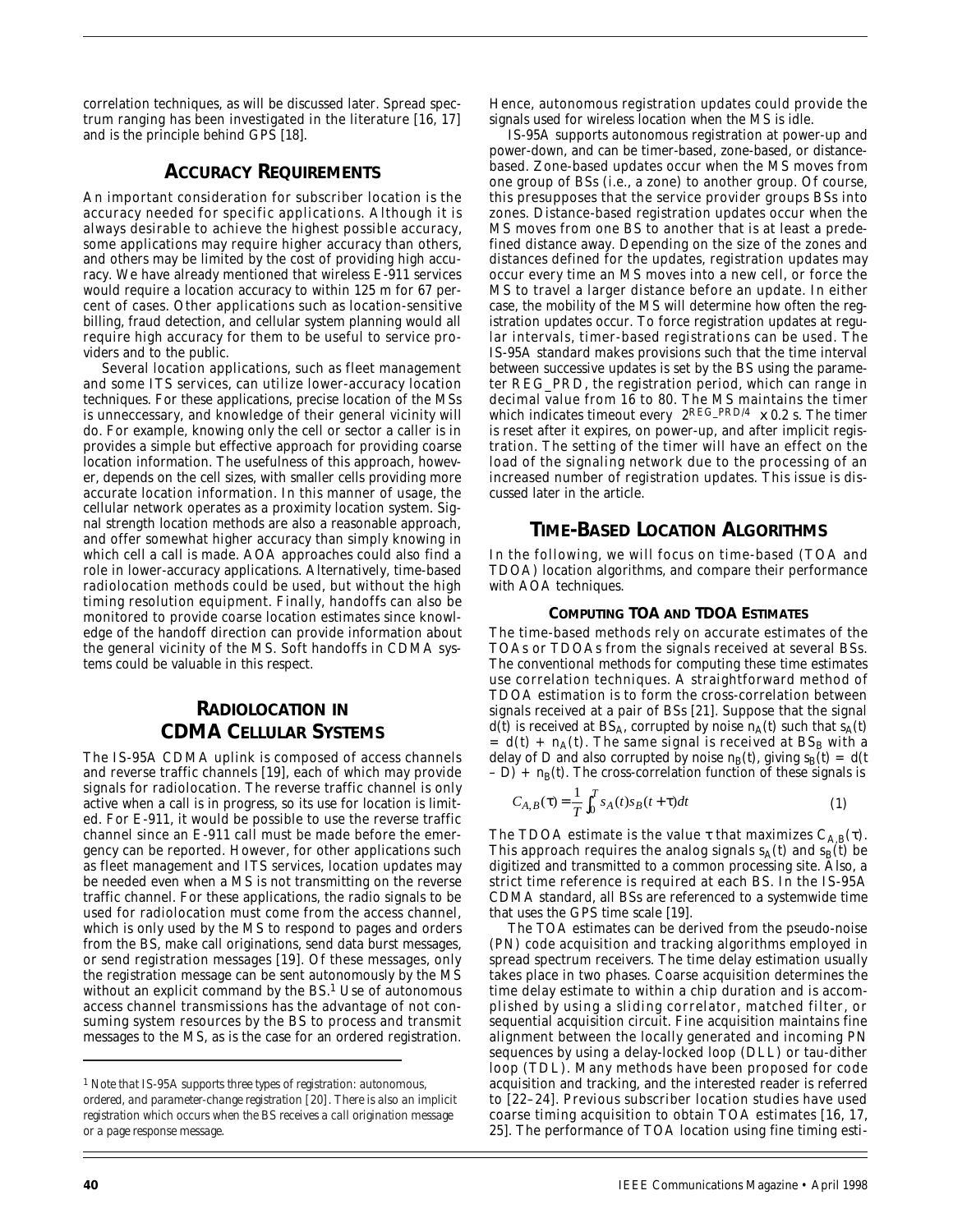mates from a DLL has also been studied in [26]. Finally, we note that TDOA estimates could be formed by differencing the TOA estimates made at several BSs.

#### **ALGORITHMS FOR LOCATION**

The approach taken to calculate the MS position depends on whether the TOA or TDOA approach is used. A straightforward approach uses a geometric interpretation to calculate the intersection of circles for TOA or hyperbolas for TDOA. This approach becomes difficult if the hyperbolas or circles do not intersect at a point due to time measurement errors. For TDOA, however, the theory for location



■ **Figure 2.** *Performance of the TOA and AOA location methods for a varying number of BSs and scatterer radii in macrocells. Solid lines denote results for TOA, dashed lines results for AOA.*

estimation has been thoroughly developed in the literature, where several authors have formulated techniques to solve the hyperbolic equations. Location estimates have been formed by the exact solutions to the hyperbolic TDOA equations in [27, 28], while other approaches have used a Taylor-series expansion to linearize the equations and create an iterative algorithm [29, 30]. Several other TDOA methods are based on least squares minimization of the location error [31–35].

For TOA, a popular method for computing the MS location is through the method of least squares [7, 15, 29]. Turin [15] originally formulated the approach for computing location by minimizing the sum of squares of a nonlinear cost function. The algorithm assumes that the MS, located at (*x*0,  $y_0$ ), transmits a waveform at time  $\tau_0$ . The *N* BS receivers located at coordinates  $(x_1, y_1)$ ,  $(x_2, y_2)$ , ...,  $(x_N, y_N)$  receive the waveform at times  $\tau_1$ ,  $\tau_2$ , ...,  $\tau_N$ . As a performance measure, we consider the function [15]

$$
f_i(\mathbf{x}) = c(\tau_i - \tau) - \sqrt{(x_i - x)^2 + (y_i - y)^2}
$$
 (2)

where *c* is the speed of light, and  $\mathbf{x} = (x, y, \tau)^T$ . This function is formed for each BS receiver,  $i = 1, ..., N$ , and all the  $f_i(\mathbf{x})$ could be made zero with the proper choice of *x*, *y*, and τ. However, the measured values of the arrival times  $\tau_i$  are generally in error due to imprecise measurement equipment, multipath, NLOS propagation, and other impairments.

To obtain the location estimate from the raw TOA data, the following function is formed:

$$
F(\mathbf{x}) = \sum_{i=1}^{N} \alpha_i^2 f_i^2(\mathbf{x})
$$
\n(3)

where the α*ρ* can be chosen to reflect the reliability of the signal received at BS *i*. The location estimate is determined by minimizing the function *F*(**x**).

Several methods have been proposed for forming the solution to this least squares problem. Turin suggested linearization of the *fi*(**x**) using a Taylor-series expansion. This leads to a set of linear equations that can be solved for the unknown *x*, *y*, and  $\tau$ . An alternative approach is to use a gradient descent method [26]. These methods, such as the steepest descent method, are well known with well-developed theory [36].

#### **PERFORMANCE OF TOA VS. AOA**

The performance of the TOA algorithm in Eq. 3 has been evaluated in a simulated multipath environment. The results are shown in Fig. 2 along with the corresponding results for an AOA system (see [26] for details). These results are based on the macrocellular propagation model in Fig. 1 which assumes a scattering ring of radius *a* about the MS. The propagation channel is modeled by a τ-spaced wideband channel model [37] with delays and tap weights given by a COST 207 6 ray reduced typical urban power delay profile. The first arriving ray is assumed to be a reflection off the scattering ring. The TOA method outperforms the AOA method by approximately 100 m in absolute position error when three BSs are used for

location. Diminishing returns occur when more BSs are used. Also from the figure, it is evident that the FCC Phase II requirement would only be met for scatterer radius *a* < 200 m.

We note that the results shown in Fig. 2 are idealized in the sense that they assume no multiple access interference. This and other sources of error for location in CDMA cellular systems are discussed in the following section.

#### **SOURCES OF ERROR**

Sources of error in wireless location systems include multipath propagation, NLOS propagation, and multiple access interference. Steps must be taken to mitigate these impairments to improve the location accuracy.

#### **MULTIPATH**

Multipath propagation is the primary reason for inaccuracies observed in the AOA and signal strength measurement systems. Multipath also affects the time-based location systems, causing errors in the timing estimates even when there is an LOS path between the MS and BS. Conventional delay estimators, which are usually based on correlation techniques, are influenced by the presence of multipath, especially when the reflected rays arrive within a chip period of the first arriving ray. When the first ray arrives with less power than later arriving rays, conventional delay estimators will detect a delay in the vicinity of these later arriving rays. Several authors have studied the effects of multipath on coarse [38, 39] and fine acquisition techniques [40]. An illustration of the latter case is shown in Fig. 3, where the "S-curve" of a DLL is shown to be affected by multipath. This example assumes a two-ray channel, where the second ray has half the power of the first ray and is delayed by half a chip duration. The multipath component is seen to bias the tracking of the DLL. Several methods have been developed to mitigate the effects of multipath on delay estimation, including a high-resolution frequency estimator [41] and a least mean square (LMS) technique [42]. Super-resolution techniques such as the Root-MUSIC and TLS-ESPRIT algorithms have been utilized to detect multipath components that conventional detectors are unable to detect [43, 44]. Delay estimators based on the Extended Kalman Filter (EKF) have also been developed for multipath corrupted signals [45]. Techniques for mitigating the effects of multipath propagation are valuable for any cellular system, and continue to be an open area of research.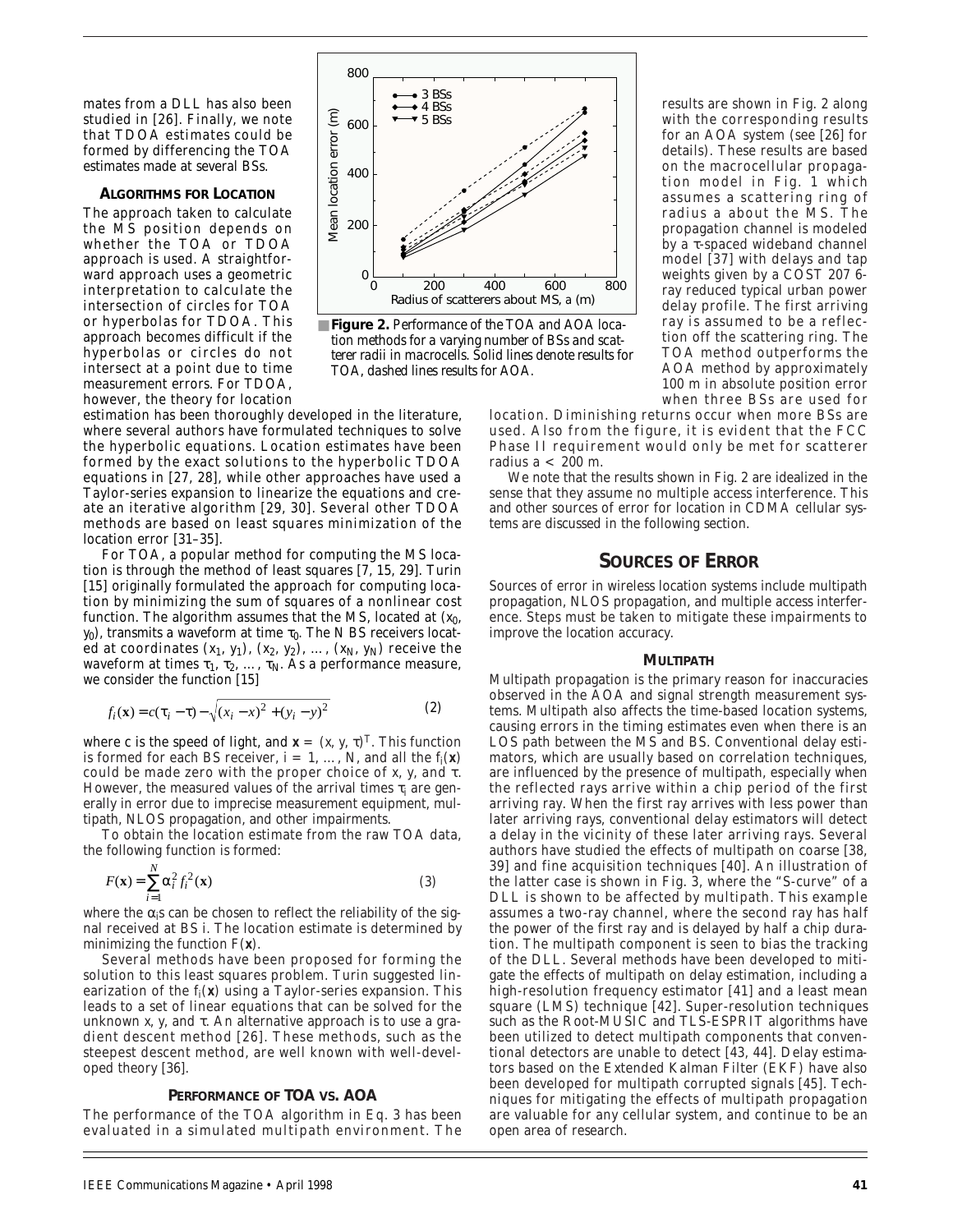#### **NLOS PROPAGATION**

With NLOS propagation, the signal arriving at the BS from the MS is reflected or diffracted and takes a longer path than the direct path. The typical error introduced by NLOS propagation has been measured in the Global System for Mobile Communications (GSM) system, which indicates that NLOS error can average 400–700 m [46]. NLOS propagation will bias the TOA or TDOA measurements even when high-resolution timing techniques are employed and there is no multipath interference. Therefore, it is important to find methods to mitigate the NLOS error. One such method is to distinguish between LOS and NLOS BSs by measuring the standard deviation of the TOA measurements [47]. The standard deviation of the range measurements is much



■ **Figure 3.** *The effects of multipath propagation on the S-curve of the DLL. Smaller discriminator values,* ∆*, reduce the effect but do not eliminate it.*

higher for NLOS propagation than LOS propagation [46]. By using a priori information about the range error statistics, the range measurements made over a period of time and corrupted by NLOS error can be adjusted to values near their correct LOS values. A second approach is to reduce the weights of the NLOS BSs in the least squares algorithm (fifth section). The effects of reduced weighting for NLOS BSs is shown in Fig. 4, where a three-BS scenario has been simulated. The horizontal lines correspond to the case when all BSs (both LOS and NLOS) are equally weighted in the algorithm. The remaining two curves correspond to the case when the LOS BS is given unity weight, while the NLOS BS weights are varied from 0.1 to 0.9. It is seen that the performance is improved over equal weighting of the LOS and NLOS BSs. This approach, however, requires a means of determining NLOS BSs.

An alternate approach is to make algorithmic changes to the location algorithm, to exploit the fact that the range error from NLOS propagation is always positive. This is because the NLOS corrupted TOA estimates are always greater than direct TOA values. Therefore, we note that the true location must always lie inside the circles of radius  $r_i = c(\tau_i - \tau)$ ,  $i = 1,...,N$ , about the *N* BSs, since the MS cannot lie farther than its corresponding range estimate (Fig. 5). It is easily demonstrated that the least squares algorithm often fails this principle. Mathematically, the above observation implies

$$
r_i \equiv c(\tau_i - \tau) \ge \sqrt{(x_i - x)^2 + (y_i - y)^2}
$$
 (4)

where (*x*, *y*) is the position of the MS. A new location algorithm can be formed by constraining the estimates to satisfy Eq. 4 at each iteration. As a result of the constrained algorithm, the error that results from NLOS propagation is reduced, especially when three BSs are used. Figure 6 shows how the error can be reduced by using a constrained algorithm. Note that this approach yields diminishing returns as the number of BSs used in the location process is increased. Again, we note that these are only a few methods for mitigating the NLOS error and that a solution to this problem is still an open area for research.

#### **MULTIPLE ACCESS INTERFERENCE**

All cellular systems suffer from cochannel interference. In cellular CDMA, users share the same frequency band with different spreading codes. One of the primary impediments to high capacity in CDMA cellular systems is the near-far effect, where the signals from the different MSs are received with unequal power at a BS making it difficult to recover the weaker users [48, 49]. It has been shown that multiple access interference greatly affects the coarse timing acquisition of spread spectrum signals [50, 51]. Likewise, the effects of multiple access interference on the conventional DLL have been shown to be quite drastic [52]. Power control schemes can be used to combat the near-far effect, which attempt to ensure that each user's signal is received with equal power at the BS [53, 54].

For subscriber location in a CDMA cellular system, the near-far effect remains a factor even when power control schemes are used. To better understand the reason refer to Fig. 7, which depicts several BSs with mobiles in each cell. Each mobile is power-controlled to its serving BS. The target MS whose location is desired (light oval) is being served by  $BS_0$ , while  $BS_0$ ,  $BS_1$ , and  $BS_2$  will be used for location. Since power control is used, all MSs served by  $BS_0$  (deep-shaded oval) will arrive at  $BS_0$  with approximately equal power. The same is true for the MSs being served by  $BS<sub>1</sub>$  (medium-shaded oval) and  $BS_2$  (not shown). To derive the location estimate,  $BS_1$ and  $BS<sub>2</sub>$  must detect the signal being transmitted by the target MS (light oval). However, the signal from the target MS at  $BS<sub>1</sub>$ and  $BS<sub>2</sub>$  may experience severe multiple access interference from MSs being served by  $BS_1$  and  $BS_2$ , since the target MS is not power-controlled to those BSs. The interference will affect the ability of a conventional receiver to estimate the TOA or TDOA information. However, it may be possible, for instance in E-911 situations, for the MS to power up to maximum level and therefore mitigate the near-far effect. A further possibility is to



■ **Figure 4.** *Effect of NLOS weights in the TOA algorithm on the location estimates. Only three BSs are considered.*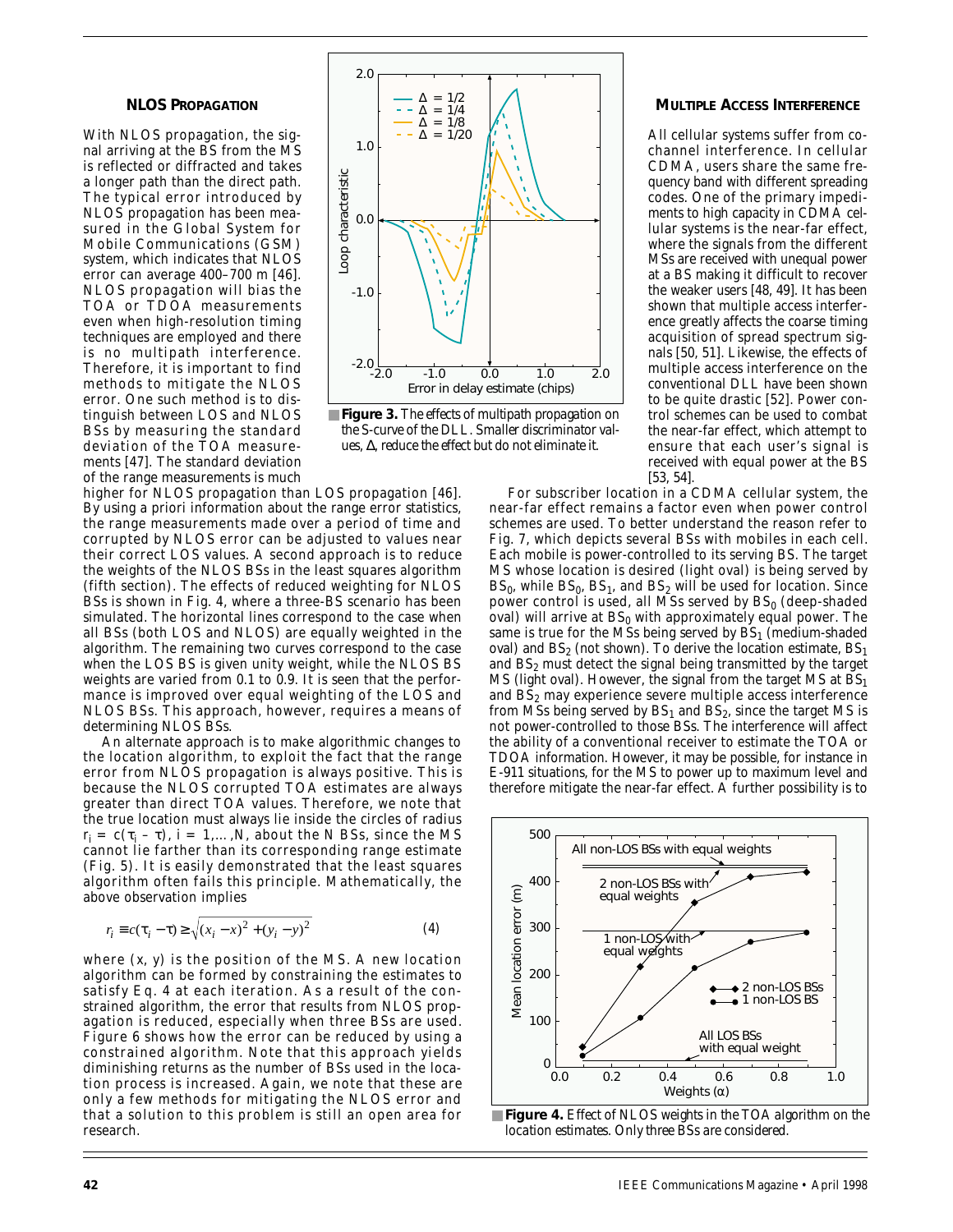take advantage of soft handoffs. A soft handoff occurs when an MS is in the region between two or more cells, and communicates with the other BSs to achieve a macrodiversity gain [55]. The soft handoff allows a smoother handoff with less chance for a dropped call. However, for soft handoffs to be useful for a time based location system, at least three BSs must be involved in the soft handoff, an unlikely situation [20].



*MS is constrained to the intersection area (shaded region) of circles of radii*  $c(\tau_i - \tau)$ *centered at BS*i*.*

As a consequence of the research into near-far resistant CDMA multiuser detection, several authors have investigated near-far resis-

tant delay estimators. With the interference problem we have just discussed, these provide a means of forming accurate TOA estimates for location in the presence of multiple access interference. Many of the near-far resistant delay estimators are based on subspace techniques such as MUSIC [56–58]. Other estimators have been produced in conjunction with multi-user detectors [59, 60] and interference cancellation techniques [61, 62].

## **SYSTEM LOADING ASPECTS**

The fourth section suggested the use of timer-based registration for wireless subscriber location. However, registration at frequent intervals will increase the load in the signaling network, which will ultimately limit the frequency of registration (location) updates. To study loading effects, we examine Signaling System No. 7 (SS7), a transport mechanism for call control and database transactions [63]. The rapidly expanding wireless networks rely on intelligent network (IN) concepts to track users and deliver enhanced services. The switches and databases that perform these functions use SS7 to connect mobile switching centers (MSCs), visitor location registers (VLRs), and home location registers (HLRs). In the following, we provide a simple analysis of the effect of increased timer-based registration updates on the signaling load of the SS7 network.

The MSC sets up calls to mobile users via the BSs and maintains connections to other MSCs and the public switched telephone network. The HLR stores the parameters and features for a group of subscribers within a network. It contains pointers to VLRs to assist in routing incoming calls, and updates information on the location area of the MS. The VLR is a local database in charge of one or more location areas. It obtains the parameters of all subscribers currently in these areas from the HLR, and updates the HLR regarding the status of special services if necessary. Location updates record the locations of subscribers as they move through the network and are one of the key activities which generate SS7 traffic. Conventionally, whenever a user moves into a new location area (group of cells), a location update is required. However, when timer-based registration updates are used for wireless location, the registration updates will occur at regular intervals in addition to those required when moving into new location areas.

Calculation of the signaling load requires the number of location updates per unit time. The data from Table 1 show-



■ **Figure 6.** *Improvement that results when the constrained algorithm is used over the original algorithm for a varying number of BSs and radii of the scattering model.*

|                                                         | Same VLR       | <b>New VLR</b> |                |
|---------------------------------------------------------|----------------|----------------|----------------|
|                                                         |                | Old VLR        | <b>New VLR</b> |
|                                                         | b <sub>1</sub> | b <sub>2</sub> | $b_3$          |
| To/from MSC<br><b>VLR in MSC</b><br><b>VLR out MSC</b>  | 55<br>406      | 308            | 395<br>406     |
| Internal SS7<br><b>VLR in MSC</b><br><b>VLR out MSC</b> | 55<br>461      |                | 490<br>896     |
| To/from VLR<br>To/from HLR                              | 461<br>55      | 308<br>95      | 801<br>182     |

<sup>■</sup> **Table 1.** *SS7 bytes generated per transaction for location updates (modified from [64]).*



■ **Figure 7**. An illustration of the near-far effect on wireless loca*tion in CDMA, in which three BSs are required for a 2D position estimate. The target MS may still be masked by users in other cells since it is not power-controlled to those BSs.*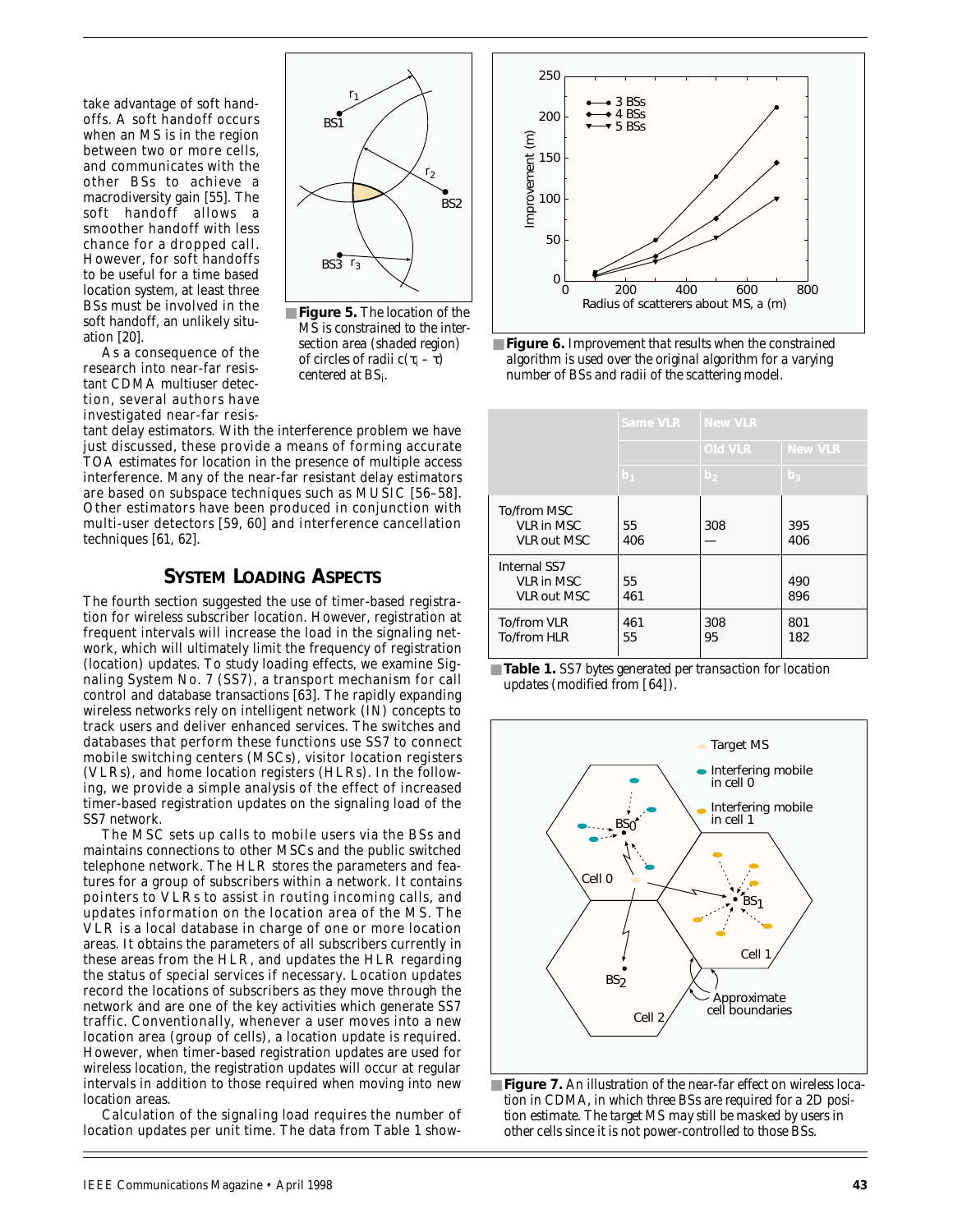ing the traffic aggregated by each network element can then be used to calculate the load in bytes. To determine the number of location updates, we need to consider updates triggered by both the crossings into a new location area and from timerbased registrations. The procedure parallels that done in [64] with the addition of the timer-based updates. The number of location updates (intra- plus inter-VLR) in an area is

$$
U = N_L \cdot P_T \cdot P_{ON} \cdot (C + U_{TB}) \tag{5}
$$

where  $N_L$  is the number of location areas in the switch coverage area, and  $P_T$  and  $P_{ON}$  are the probabilities that a person has a terminal and that the terminal is turned on, respectively. The term *C* is the number of persons (with or without MSs and with or without a call in progress) that leave the *location area* per hour (crossing updates). The term  $U_{TB}$  is the number of timerbased location updates per hour. Updates are considered even when a call is in progress, since the updates are being used both for location and to establish MS terminated calls.

A VLR controls one or more location areas, and slightly different procedures are used depending on whether the MS moves into a new VLR area or stays within the existing VLR area. Consequently, the quantities for updates in the same VLR, *Usame*, and for updates to a new VLR, *Unew*, need to be determined. These quantities are

$$
U_{new} = C_L \cdot P_{ON} \cdot P_T \tag{6}
$$

for updates into a new VLR, and

$$
U_{same} = U - U_{new} \tag{7}
$$

for updates to the same VLR. The term  $C_L$  is the number of MSs that leave the location area and move into a new VLR per hour. It should be noted that we can view timer-based updates as occurring between the crossing updates. Thus, only the crossing updates have significance in determining the number of location updates to a new VLR. The timer-based updates only have significance for location updates within the same VLR.

The number of bytes required, considering only location update traffic, is

$$
\text{SS7 bytes} = b_1 \cdot U_{same} + (b_2 + b_3) \cdot U_{new} \tag{8}
$$

The quantities  $b_1$ ,  $b_2$ , and  $b_3$  are the bytes required for location updates as listed in Table 1. From the equations given, we need to estimate certain statistics about the network. Assumptions on mobility and the network configuration, in particular the cell size and location area size, are important considerations that need to be made as realistically as possible. Once these are specified the network loading due to the additional timer-based registration updates can be determined.

#### **CONCLUSION**

This article has provided an overview of wireless location methodologies in CDMA cellular networks. Radiolocation fits quite naturally with wireless networks since each is based on transmission/reception of radio signals. Also, radiolocation would allow location with existing handsets without modification. However, the implementation of a radiolocation system might require considerable modification on the network side. Depending on the accuracy required for a given application, several technological possibilities exist. For high accuracy, location by means of measuring TOAs or TDOAs appear to be the most appropriate, whereas lower accuracy location can be obtained by other means such as signal strength measurements or by simply knowing in which cell and/or sector an MS resides.

Within the confines of the IS-95A standard, the registration update message is a good starting point for providing the signals for radiolocation, especially when the MS is idle. It may be advantageous in the future to develop new locationspecific signaling as the CDMA standard evolves. Moreover, techniques still need to be developed to provide some immunity to multiple access interference, NLOS propagation, and multipath propagation. Thus, it is evident that many research challenges still exist in providing high-accuracy radiolocation in CDMA cellular systems.

#### **REFERENCES**

- [1] FCC Docket No. 94-102, "Revision of the Commission's Rules to Ensure Compatibility with Enhanced 911 Emergency Calling Systems," RM-8143, July 26 1996.
- [2] R. Jurgen, "The Electronic Motorist," *IEEE Spectrum*, vol. 32, Mar. 1995, pp. 37–48.
- [3] S. Riter and J. McCoy, "Vehicle Location An Overview," *IEEE Trans. Vehic. Tech.*, vol. VT-26, Feb. 1977, pp. 7–11.
- [4] State of New Jersey, "Report on the New Jersey Wireless Enhanced 911 System Trial: The First 100 days," June 16, 1997.
- [5] L. Stilp, "Carrier and End-User Applications for Wireless Location Systems," *Proc. SPIE*, 1996, pp. 119–26.
- [6] I. Paton *et al.*, "Terminal Self-Location in Mobile Radio Systems," *Proc. 6th Int'l. Conf. Mobile Radio and Pers. Commun.*, 1991, pp. 203–7.
- [7] H. Hashemi, "Pulse Ranging Radiolocation Technique and Its Application to Channel Assignment in Digital Cellular Radio," *Proc. IEEE Vehic. Tech. Conf.*, 1991, pp. 675–80.
- [8] A. Giordano, M. Chan, and H. Habal, "A Novel Location-Based Service and Architecture," *Proc. IEEE PIMRCe*, 1995, pp. 853–57.
- [9] W. Figel, N. Shepherd, and W. Trammell, "Vehicle Location by a Signal Attenuation Method," *IEEE Trans. Vehic. Tech.*, vol. VT-18, Nov. 1969, pp. 105–10.
- [10] M. Hata and T. Nagatsu, "Mobile Location Using Signal Strength Measurements in a Cellular System," *IEEE Trans. Vehic. Tech.*, vol. VT-29, May 1980, pp. 245–51.
- [11] W. Smith, Jr., "Passive Location of Mobile Cellular Telephone Terminals," *Proc. IEEE Int'l. Carnahan Conf. Security Tech.*, 1991, pp. 221–25.
- [12] W. C. Jakes, *Microwave Mobile Commun.*, IEEE Press, 1994.
- [13] J. Parsons, *The Mobile Radio Propagation Channel*, Halsted Press, 1992.
- [14] M. Gans, "A Power-Spectral Theory of Propagation in the Mobile-Radio Environment," *IEEE Trans. Vehic. Tech.*, vol. VT-21, Feb. 1972, pp. 27–38.
- [15] G. Turin, W. Jewell, and T. Johnston, "Simulation of Urban Vehicle-Monitoring Systems," *IEEE Trans. Vehic. Tech.*, vol. VT-21, Feb. 1972, pp. 9–16.
- [16] P. Goud, A. Sesay, and M. Fattouche, "A Spread Spectrum Radiolocation Technique and Its Application to Cellular Radio," *Proc. IEEE Pacific Rim Conf. Commun., Comp. and Signal Processing*, 1991, pp. 661–64.
- [17] J. Caffery, Jr. and G. Stüber, "Vehicle Location and Tracking for IVHS in CDMA Microcells," *Proc. IEEE PIMRC*, 1994, pp. 1227–31.
- [18] P. Enge, "The Global Positioning System: Signals, Measurements, and Performance," *Int'l. J. Wireless Info. Networks*, vol. 1, no. 2, 1994, pp. 83–105.
- [19] TIA/EIA IS-95, "Mobile Station-Base Station Compatibility Standard for Dual-Mode Wideband Spread Spectrum Digital Cellular System," PN-3422, 1994.
- [20] V. Garg, K. Smolik, and J. Wilkes, Applications of CDMA in Wireless/Per*sonal Communications*, Prentice Hall, 1997.
- [21] C. Knapp and G. Carter, "The Generalized Correlation Method for Estimation of Time Delay," *IEEE Trans. Acoustics, Speech, and Signal Processing*, vol. ASSP-24, Aug. 1976, pp. 320–27.
- [22] Simon *et al.*, *Spread Spectrum Communications,* vol. III, Computer Science Press, 1985.
- [23] J. Holmes, *Coherent Spread Spectrum Systems*, Wiley, 1982.
- [24] R. Ziemer and R. Peterson, *Digital Communications and Spread Spectrum Systems*, Macmillan, 1985.
- [25] E. Hepsaydir and W. Yates, "Performance Analysis of Mobile Positioning Using Existing CDMA Network," *Proc. IEEE ISSSTA*, 1994, pp. 190–92.
- [26] J. Caffery, Jr., and G. Stüber, "Subscriber Location in CDMA Cellular Networks," to appear, *IEEE Trans. Vehic. Tech*.
- [27] B. Fang, "Simple Solutions for Hyperbolic and Related Position Fixes," *IEEE Trans. Aerospace and Elect. Sys.*, Sept. 1990, pp. 734–53.
- [28] K. Ho and Y. Chan, "Solution and Performance Analysis of Geolocation by TDOA," *IEEE Trans. Aerospace and Elect. Sys.*, vol. 29, Oct. 1993, pp. 1311–22.
- [29] W. Foy, "Position-Location Solutions by Taylor-Series Estimation," *IEEE Trans. Aerospace and Elect. Sys.*, vol. AES-12, Mar. 1976, pp. 187–93.